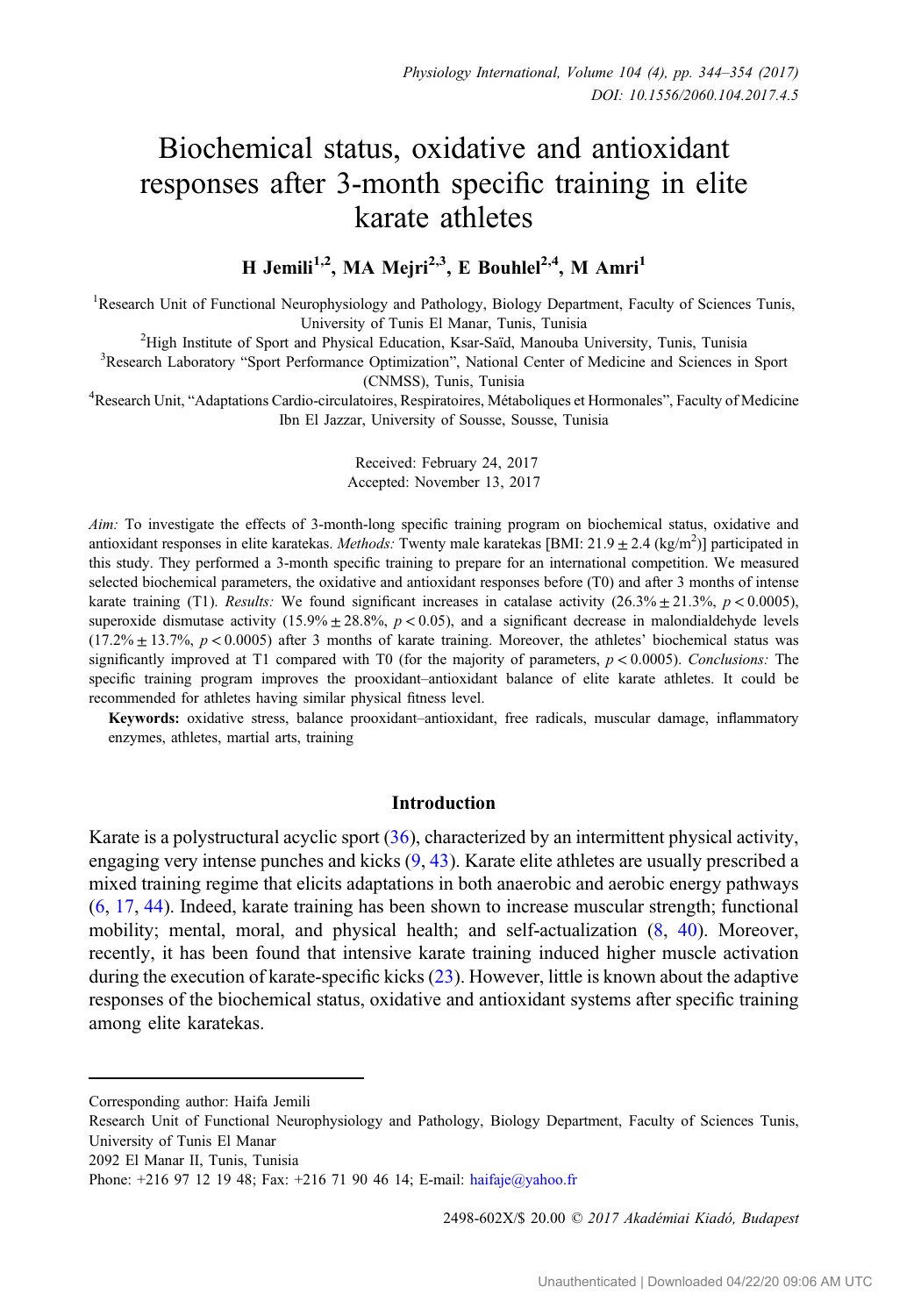Some studies have shown that oxidative stress biomarkers increased following both aerobic and anaerobic exercises ([21](#page-9-0), [22,](#page-9-0) [36](#page-10-0), [38](#page-10-0)). However, some reports showed some controversies, probably due to many various factors, such as the training volume and/or the athlete's physical fitness level ([19,](#page-9-0) [41](#page-10-0), [42](#page-10-0), [47\)](#page-10-0). Teixeira et al. [\(47\)](#page-10-0) showed that a very large volume of training performed by elite athletes could lead to chronic oxidative stress state and to the alteration of physical performance. Elosua et al. [\(19](#page-9-0)) reported that a 6-week aerobic physical activity program remarkably increased the endogenous antioxidant activity and decreased the oxidative stress biomarkers among sedentary healthy young men and women.

In addition, there are relatively few studies, which have investigated the effect of training on the biochemical, oxidative stress, and antioxidant status in elite martial art athletes, preparing for an international competition [\(12](#page-9-0), [16,](#page-9-0) [33](#page-10-0), [34,](#page-10-0) [36\)](#page-10-0). In addition, the results are somewhat equivocal. For example, Naghizadeh et al. ([33\)](#page-10-0) found a significant improvement in the antioxidant status of karate athletes, in comparison with non-athletes, after a 6-month training program. However, Pesic et al. ([36\)](#page-10-0) reported a decrease in catalase (CAT) activity among male elite karate athletes after a 3-month training program.

Therefore, the aim of this study was to assess the effects of a 3-month karate-specific training program on biochemical parameters, oxidative stress and antioxidant status in male elite karatekas.

# **Methods**

#### Participants

Twenty male karatekas  $[18.2 \pm 2.1 \text{ years}, 175.9 \pm 5.9 \text{ cm}, 67.8 \pm 9.5 \text{ kg}, \text{BMI: } 21.9 \pm 2.4$ (kg/m<sup>2</sup>), % body fat: 11%  $\pm$  1.6%] from a Tunisian national team of Shotokan kumite volunteered to participate in this study. All athletes were non-smokers and healthy, and had no injury, no chronic, or acute diseases. They did not take any alimentary complements, medications, or supplements during the experiment. They were lodged in the national elite center and followed the same food regime.

They had  $10.9 \pm 2$  years of experience. They trained 2 h/day  $\times$  9 sessions/week. All participants were ranked as black belts (first Dan or greater). They were fully informed about the protocol procedures, including the possible risks and associated discomfort, and consequently signed an informed consent form before participating. For those under 18 years of age, the consent was obtained from their parents. The study was conducted in accordance with the Declaration of Helsinki, and the protocol fully approved by the local human research ethics committee before the commencement of the assessments.

The testing protocol comprised two sessions. The first session (T0) was realized at the beginning of the season (January), after a 1-month resting period. The second session (T1) was achieved after a 3-month karate-specific training program (to prepare the karatekas for an international competition "International Open of Nederland").

### Training program

The specific training program was realized during a 3-month macrocycle (Table [I\)](#page-2-0). This program was divided into four periods. During the first period (i.e., cycle 1), the general objective was focused on the improvement of the aerobic capacity and the development of strength endurance (60%–70% of  $VO_{2max}$  or maximal strength). The exercises included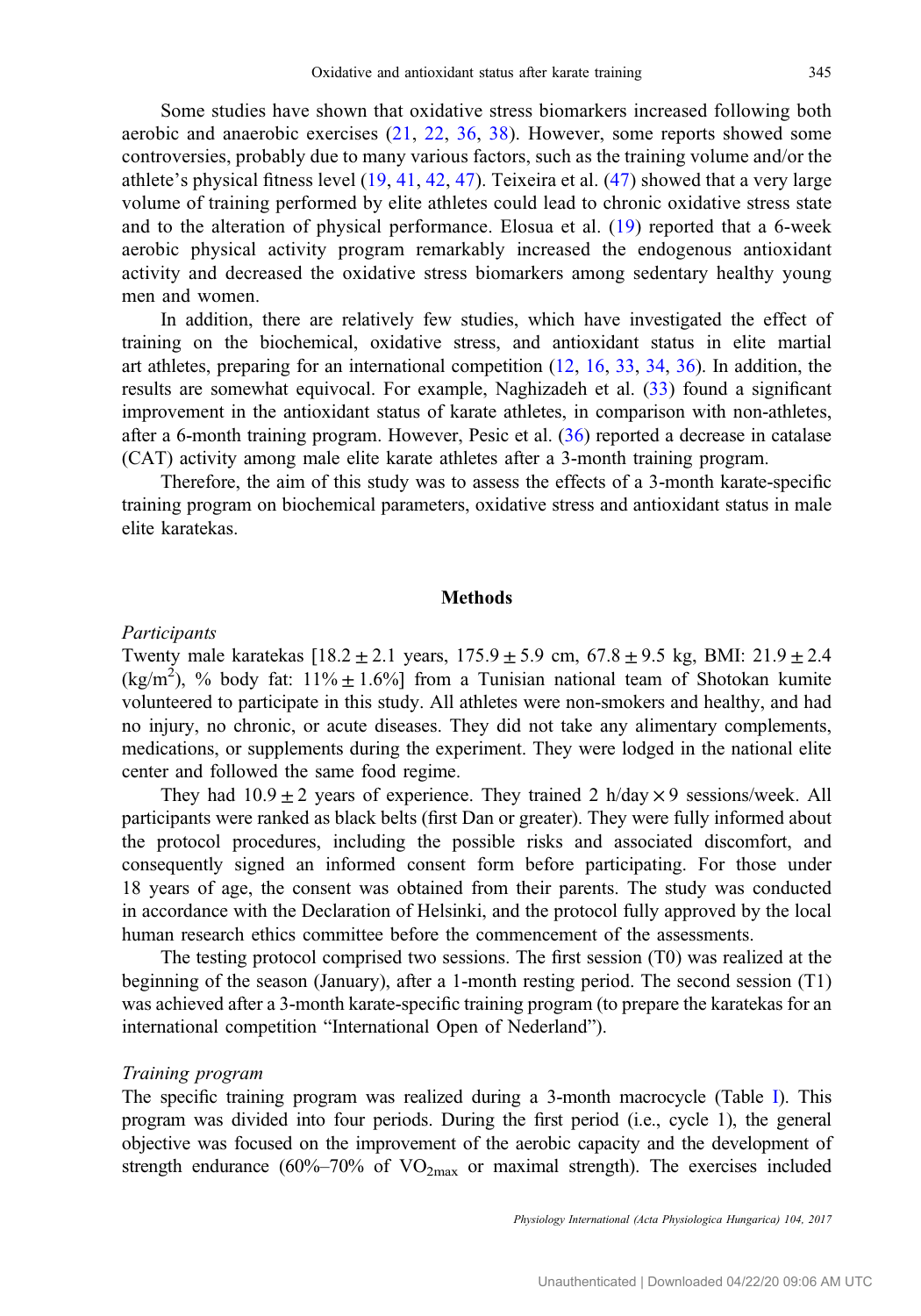<span id="page-2-0"></span>

|                                                 |                                             |                                                               | Structure of macrocycle                                                                                                                  |                                                                                                                  |                           |
|-------------------------------------------------|---------------------------------------------|---------------------------------------------------------------|------------------------------------------------------------------------------------------------------------------------------------------|------------------------------------------------------------------------------------------------------------------|---------------------------|
|                                                 | Cycle 1                                     |                                                               | Cycle 2                                                                                                                                  | Cycle 3                                                                                                          | Cycle 4                   |
|                                                 | 3 weeks                                     |                                                               | 4 weeks                                                                                                                                  | 3 weeks                                                                                                          | 2 weeks                   |
| W1                                              | W <sub>2</sub>                              | W3                                                            | Specific karate training                                                                                                                 | Karate-specific                                                                                                  | Tactical<br>situations    |
| Aerobic capacity                                |                                             |                                                               | repetitive series of short<br>and intense exercises:                                                                                     | interval training:<br>(Technique and                                                                             | $(90 \text{ min})$        |
| $60\%$ VO <sub>2max</sub><br>$(40 \text{ min})$ | 70% $VO2max$<br>$(50 \text{ min})$          | $70\%$ VO <sub>2max</sub><br>$(60 \text{ min})$               | Power, speed, agility,<br>and coordination                                                                                               | specific karate<br>drills) $(2 \times 30 \text{ min})$ ;<br>15 min rest                                          | Sharpening<br>(last week) |
| Strength                                        |                                             | circuit $(2 \times 20 \text{ min})$ ;<br>10 min rest between) | between)                                                                                                                                 |                                                                                                                  |                           |
| $50 - 60$<br>% of 1RM<br>$(60 \text{ min})$     | $60 - 80$<br>% of 1RM<br>$(50 \text{ min})$ | $80 - 100$<br>% of 1RM<br>$(40 \text{ min})$                  | Specific agility and<br>coordination circuit<br>(technique and<br>specific karate drills)<br>$(2 \times 20$ min; 10 min<br>rest between) | Specific karate<br>stretching $(30 \text{ min})$<br>Fight arbitrated<br>(randori) (Friday)<br>$(90 \text{ min})$ |                           |

Table I. Training program during 3-month macrocycle

total and segmental movements of upper limbs, trunk, and lower limbs. The second period (i.e., cycle 2) was dedicated to the development of power, speed, agility, and coordination circuits. The training was completed by two specific strength training sessions. The latter was developed using essential exercises, such as squat and overhead split squat with or without external loads, box crossover and box jump, push-ups, draw chest, bench and inclined bench presses, abdominals, and a variety of plyometric exercises for developing force–velocity of both lower and upper limbs. Cycle 3 was focused on a specific intense karate training, which mainly consisted of repetitive series of short and intensive exercises involving various components within a karate session specific interval training, technique and/or specific drills, such a guiaku-zuki and kiza-mawashi-guiri situation, and randori (freestyle sparring) each Friday. The last cycle was based on tactical schema situations (i.e., first week) and sharpening session (i.e., second week).

# Measurements and Protocols

# Biochemical assays

Blood samples from each participant were collected at rest before training (T0) and after the specific training program (T1) to verify the chronic effect of training. Samples were collected between 07:00 and 08:00 h (after a 12-h overnight fast). T1 samples were undertaken for 72 h following the last training session to avoid fatigue effects on metabolic parameters. Venous blood samples were collected by the same technician from the antecubital site in tubes (Vacutainer, Becton Dickinson, Franklin Lakes, NJ, USA) after 5 min of being in a seated position. All specimens were put in a cooler and quickly transported to the laboratory in a crushed ice block. Samples were centrifuged immediately at  $3500 \times g$  and  $4^{\circ}$ C for 12 min. Aliquots of the resulting plasma were stored at  $-80$  °C for analyses. To eliminate interassay variance, all samples were analyzed in the same assay run. All biochemical parameters were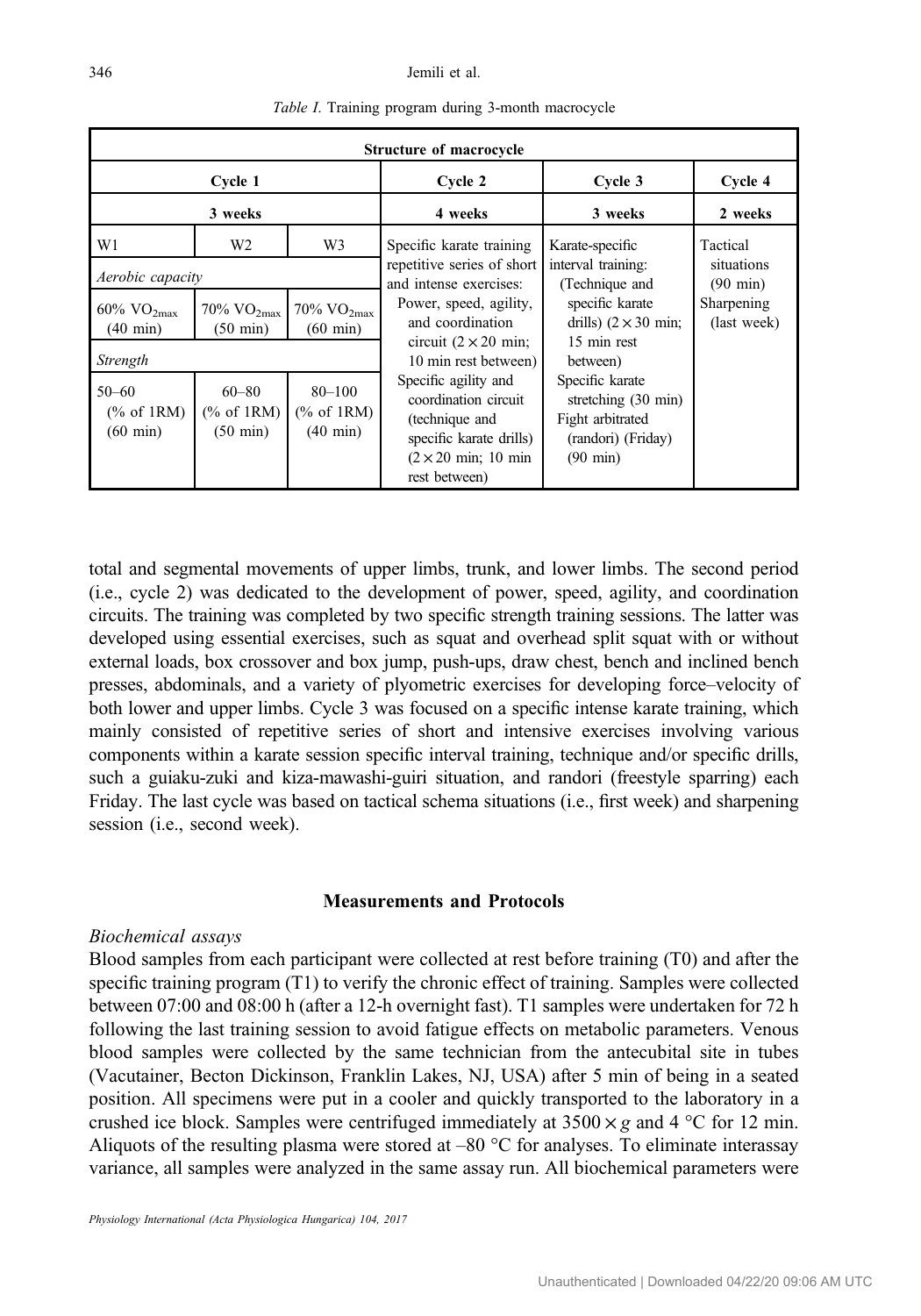performed in duplicates in the same laboratory using an automated analyzer (Beckman Coulter UniCel® DxC 600 Synchron®, Beckman Instruments, "Beckman Danville, California, USA"), with reagents, standards, and controls from Randox Laboratories (Crumlin, Northern Ireland, UK). The intraassay coefficients of variation for these parameters were  $\langle 7\% \rangle$ .

#### Oxidative and antioxidant enzymes

Plasma lipid peroxidation was estimated by measuring malondialdehyde (MDA) levels according to the double heating method ([18\)](#page-9-0). Aliquots (250 μl) from the sample were mixed with 250 μl butylated hydroxytoluene (BHT)–trichloroacetic acid (TCA) solution containing 1% BHT (m/v) dissolved in 20% TCA (m/v) and centrifuged at  $1,000 \times g$  for 5 min at 4 °C. The supernatant (400 μl) was blended with 0.5N HCl (80 μl) and 120 mM thiobarbituric acid (TBA) in 26 mM Tris (320  $\mu$ ), and then heated at 80 °C for 10 min. After cooling, the absorbance of the resulting pink chromophore was determined at 532 nm using a SmartSpec 3000 Bio-Rad UV-visible spectrophotometer (Germany). MDA levels were determined using an extinction coefficient for MDA–TBA complex of 1.56  $105 \text{ M}^{-1} \text{cm}^{-1}$ . MDA concentration  $(M)$  = absorbance at 532 nm/1.56  $\times$  105.

Superoxide dismutase (SOD) activity was determined by the epinephrine method [\(30](#page-10-0)), which is based on the capacity of the SOD to inhibit the autooxidization of the epinephrine in adrenochrome while trapping the flux of anion superoxide. The sample was mixed in a buffer of Na<sub>2</sub>CO<sub>3</sub>/NaHCO<sub>3</sub> (50mM, pH = 10.2) with 10 μl of bovine CAT (0.4 U/ml) and 20 μl of epinephrine (5 mg/ml). The SOD activity in the samples was assessed by spectrophotometry. Detection was performed at 480 nm with a Bio-Rad spectrophotometer (Bio-Rad Laboratories, Philadelphia, USA).

The CAT is a metalloenzyme that transforms the peroxide of hydrogen in water and molecular oxygen according to the following reaction ([1\)](#page-8-0):

$$
2H_2O_2 \rightarrow 2H_2O + O_2.
$$

The sample was mixed with phosphate buffer (50 mM,  $pH = 7$ ). The kinetics of the CAT activity was spectrophotometrically measured at 240 nm in 3 min while measuring the decomposition of the  $H_2O_2$ . The C concentration of the CAT activity was calculated according to the law of Beer–Lambert.

# Statistical analysis

All statistical tests were processed using the Statistical software SPSS version 20 for Windows (SPSS Inc., Chicago, IL, USA). All values are reported as mean and standard deviation (mean  $\pm$  SD). The Shapiro–Wilk W test revealed that the data were normally distributed. Once the assumption of normality was confirmed, data were analyzed using the parametric test (Student's t-test for matched samples) for the intragroups comparison of parameters. Data obtained at the beginning of the season (T0) were compared with those obtained after the 3-month training period (T1). Cohen's d effect sizes (ES) were calculated to assess the practical significance of the findings. ES was interpreted as:  $d < 0.20$  (trivial),  $d = 0.20 - 0.49$  (small),  $d = 0.50 - 0.79$  (medium), and  $d \ge 0.80$  (large) [\(11](#page-9-0)). The precision of point estimates is quantified through 95% confidence intervals (CI). The level of significance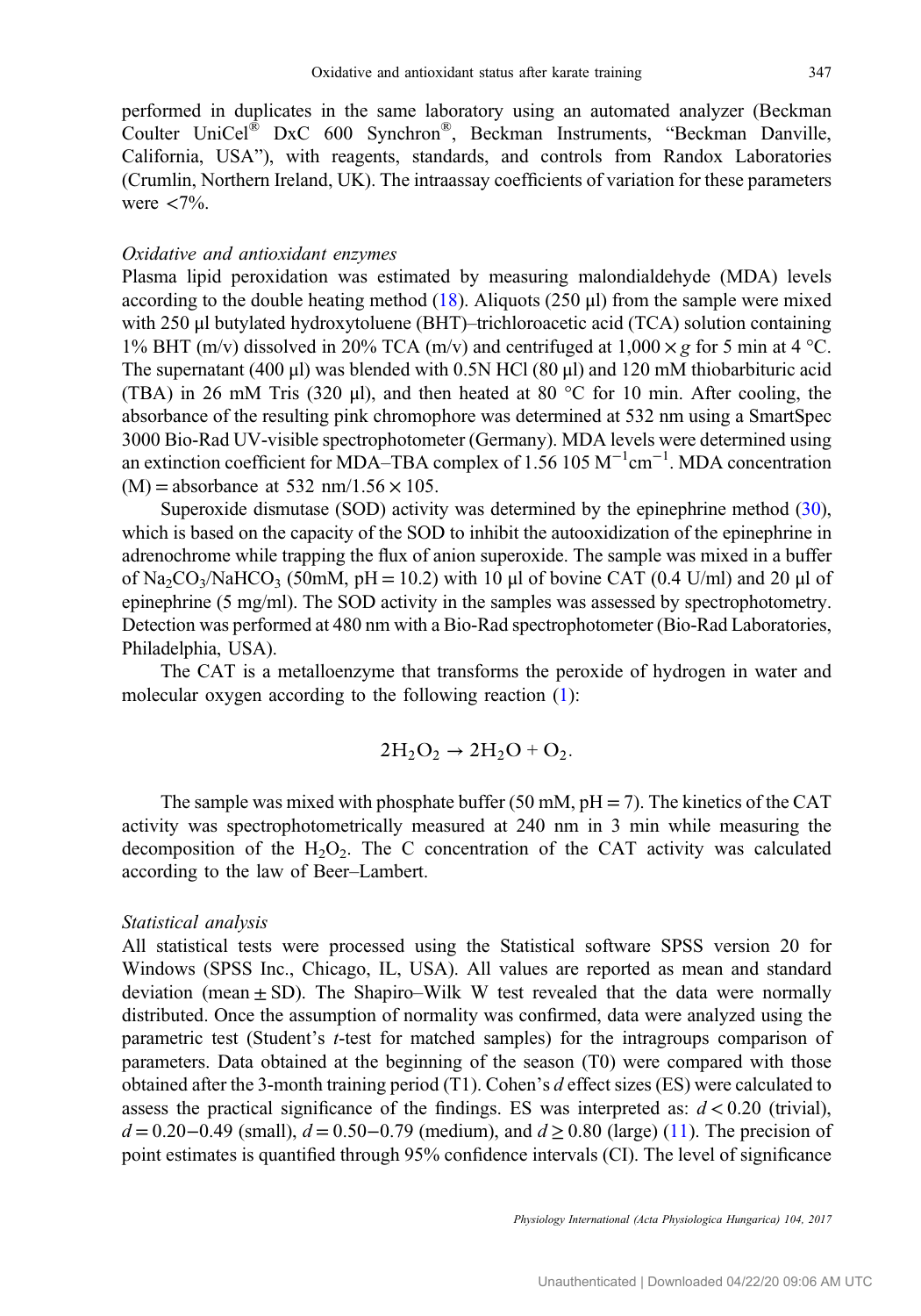was set at  $p < 0.05$ . When the SPSS output demonstrated significance levels less than 0.001, these were corrected to  $p < 0.0005$  ([25\)](#page-9-0).

#### Results

A general linear model showed significant differences between the beginning of the season (T0) and after 3 months of karate training (T1) with respect to biochemical status (Table [II\)](#page-5-0). All values were obtained before and after training, corresponding to the margin of the usual values.

We found significant increases in CAT  $[(p < 0.0005; \text{ with amplitude of } 26.3\% \pm 21.3\%;$ with mean differences of 4.[1](#page-6-0)6; 95% CI =  $-5.51$  to  $-2.81$ ; ES = 1.305) (Fig. 1)] and SOD  $[(p < 0.05;$  with amplitude of  $15.9\% \pm 28.8\%;$  with mean differences of 0.06; 95% CI =  $-0.11$  to  $-0.01$ ; ES = 0.189) (Fig. [2](#page-6-0))] values after a 3-month training.

We also found a significant decrease in MDA values  $(p < 0.0005$ ; with amplitude of  $17.2\% \pm 13.7\%$ ; with mean differences of 0.06; 95% CI = 0.04–0.09; ES = 0.92) (Fig. [3\)](#page-6-0)] after training.

# **Discussion**

The major finding of this study is the improvement of the antioxidant status (i.e., CAT and SOD activities) and the decrease of the biochemical parameters and MDA levels after a 3-month intensive karate training program.

In agreement with the literature, we found increases in CAT and SOD activities ([19,](#page-9-0) [32,](#page-10-0) [33](#page-10-0), [36\)](#page-10-0). SOD activity is significantly higher in athletes than non-athletes ([20,](#page-9-0) [28\)](#page-9-0). Dopsaj et al. ([16\)](#page-9-0) reported higher SOD activity in wrestlers compared with karate professionals, during the precompetitive period. In a recent study, Koubaa et al. ([26\)](#page-9-0) have reported that a 12-week training period increases the SOD activity among sedentary male smokers. Zivkovic et al. [\(49](#page-10-0)) found the same tendency in young soccer players after a 6-month training program. Pesic et al. ([36\)](#page-10-0) found increases in SOD activity after a training period of 3 months, without reaching the level of statistical significance.

Regarding CAT activity, our findings are in agreement with recent studies ([15](#page-9-0), [48](#page-10-0), [49](#page-10-0)). Tong et al. ([48\)](#page-10-0) showed a marked increase in serum CAT activity in runners after a 12-week training period. In addition, Zivkovic et al. ([49](#page-10-0)) found increases in CAT activity in young soccer players after a 6-month training program. Moreover, CAT activity is higher in young handball players compared with non-athletes ([15\)](#page-9-0).

However, Pesics et al. [\(36](#page-10-0)) reported a decrease in CAT activity after a 3-month karate training program. The authors suggest that this result might indicate that athletes need antioxidant supplementation [\(35](#page-10-0)). Other studies reported unchanged CAT activity after training [\(4](#page-8-0), [24](#page-9-0), [32](#page-10-0)). The rise of CAT activity observed in our investigation may indicate that, during the training period, the antioxidant system has more time to adapt to oxidative stress [\(48](#page-10-0)). Indeed, the increase in the activities of these enzymes (i.e., SOD and CAT) was probably counteracting the generation of oxygen-derived free radicals promoted by karate session ([38\)](#page-10-0). On the other hand, in this study, the significant increase in antioxidant markers activity was produced by predominate aerobic training during endurance and tactical situations (cycles 1 and 4) [\(19\)](#page-9-0), and predominated anaerobic training during cycles 2 and 3 [\(41](#page-10-0), [42](#page-10-0)). In this context, it has been demonstrated that regular exercise training, when compounded by "explosive," "high intensity," or "endurance intensive" efforts ([10\)](#page-9-0), appears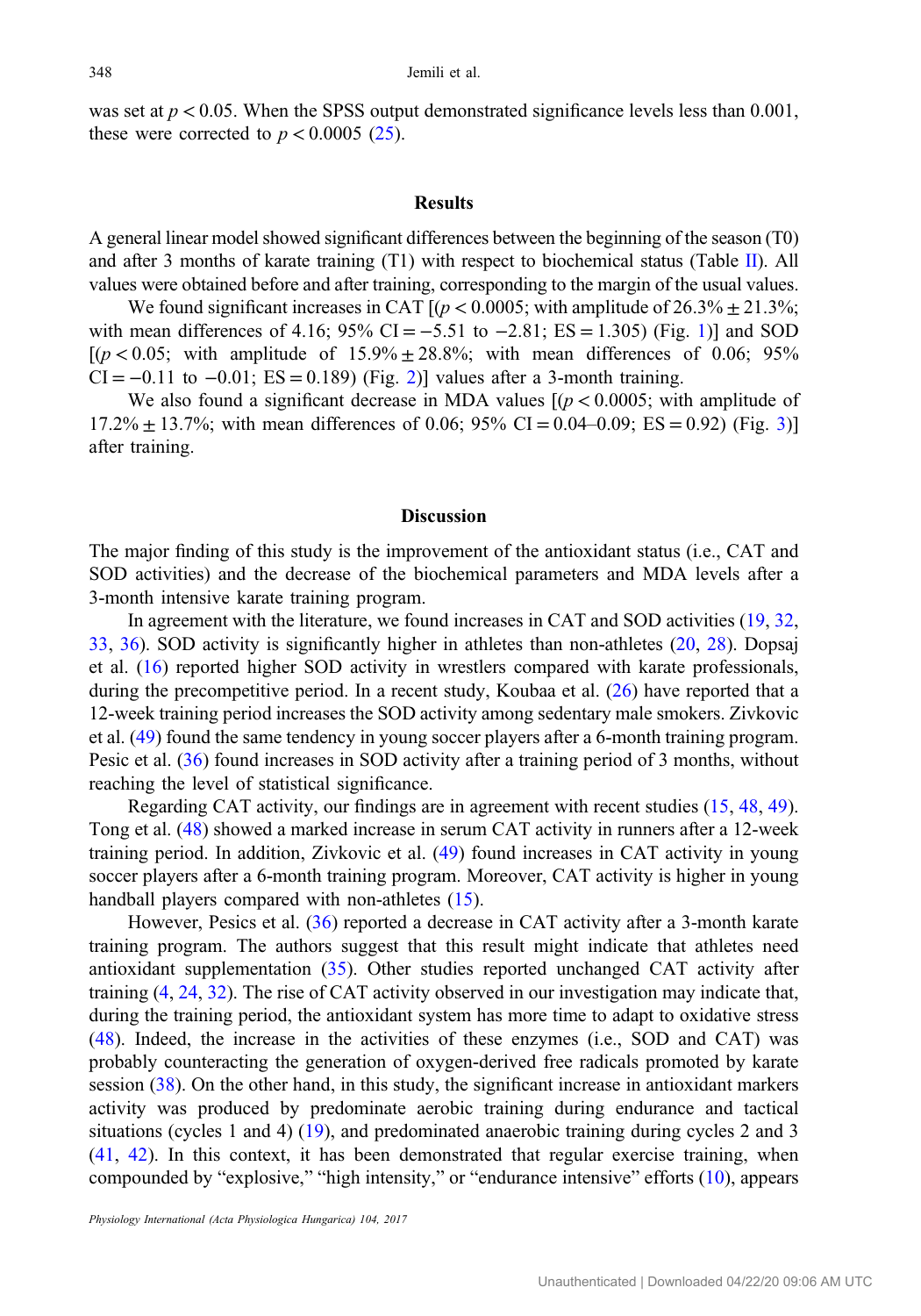<span id="page-5-0"></span>

| Parameters                 | $\mathbf{r}$       | П                  | p value  | differences (%)<br>$T-0$ | differences<br>Mean | 95% CI         | $E\mathbf{S}$ | Usual values  |
|----------------------------|--------------------|--------------------|----------|--------------------------|---------------------|----------------|---------------|---------------|
| Glucose (mmol/l)           | $4.76 \pm 0.79$    | $3.57 \pm 0.90$    | 0.0005   | $23.5 \pm 19.0$          | 119                 | $0.68 - 1.70$  | 1.405         | $\frac{4}{6}$ |
| Urea (mmol/l)              | $4.84 \pm 0.95$    | $3.63 \pm 0.85$    | 0.0005   | ± 22.5<br>22.2           | 1.20                | $0.65 - 1.76$  | 1.342         | $2 - 7$       |
| Creatinine (mmol/l)        | $91.08 \pm 11.11$  | $77.68 \pm 9.63$   | < 0.0005 | $\pm$ 9.7<br>14.2        | 13.40               | 8.89-17.91     | 1.289         | $71 - 115$    |
| Sodium (mmol/l)            | $140.87 \pm 2.24$  | $135.87 \pm 3.20$  | 0.0005   | ± 2.1<br>3.5             | 5.0                 | $3.58 - 6.42$  | 1.810         | $138 - 145$   |
| Potassium (mmol/l)         | $4.57 \pm 0.40$    | $3.88 \pm 0.61$    | < 0.0005 | $14.7 \pm 12.8$          | 0.69                | $0.37 - 1.01$  | 1.338         | $3.8 - 5$     |
| Chloride (mmol/l)          | $102.86 \pm 1.85$  | $100.03 \pm 5.11$  | &0.05    | $2.8 \pm 4.6$            | 2.83                | $0.68 - 4.98$  | 0.736         | $98 - 107$    |
| Protein (g/l)              | $75.98 \pm 3.11$   | $70.42 \pm 6.68$   | 0.0005   | $7.5 \pm 6.1$            | 5.56                | $3.55 - 7.57$  | 1.067         | $64 - 83$     |
| Calcium (mmol/l)           | $2.63 \pm 0.77$    | $2.19 \pm 0.29$    | 0.05     | $12.7 \pm 18.8$          | 0.43                | $0.07 - 0.80$  | 0.756         | $2.2 - 2.6$   |
| Phosphore (mmol/l)         | $1.08 \pm 0.17$    | $0.94 \pm 0.10$    | 0.0005   | $12.0 \pm 9.5$           | 0.14                | $0.08 - 0.20$  | 1.004         | $0.87 - 1.45$ |
| Magnesium (mmol/l)         | $0.89 \pm 0.06$    | $0.77 \pm 0.13$    | 0.0005   | $13.0 \pm 13.1$          | 0.11                | $0.06 - 0.17$  | 1.185         | $0.7 - 1$     |
| Total cholesterol (mmol/l) | $4.09 \pm 0.81$    | $2.91 \pm 0.58$    | 0.0005   | $26.9 \pm 17.5$          | 1.18                | $0.76 - 1.61$  | 1.675         | 5.17          |
| Uric acid (µmol/l)         | $317.00 \pm 39.81$ | $264.59 \pm 48.14$ | &0.0005  | $16.2 \pm 12.6$          | 52.41               | 32.14-72.68    | 1.187         | $200 - 420$   |
| Iron (U/l)                 | $20.41 \pm 4.90$   | $14.71 \pm 4.18$   | 0.0005   | $26.4 \pm 17.3$          | 5.70                | $3.40 - 7.99$  | 1.252         | $9 - 30$      |
| ASAT (U/I)                 | $27.18 \pm 7.02$   | $18.85 \pm 6.74$   | &0.0005  | $30.0 \pm 21.3$          | 8.33                | $5.38 - 11.28$ | 1.211         | $5 - 40$      |
| ALAT (UI)                  | $24.35 \pm 7.32$   | $16.50 \pm 7.02$   | < 0.0005 | $31.8 \pm 21.1$          | 7.85                | $5.07 - 10.64$ | 1.095         | $5 - 35$      |
| Alkaline phosphatase (U/l) | $217.55 \pm 26.25$ | $161.18 \pm 52.26$ | 0.0005   | $\pm 23.1$<br>25.9       | 56.37               | 33.20-79.54    | 1.363         | $80 - 306$    |
| Acid phosphatase (U/I)     | $6.61 \pm 0.64$    | $5.62 \pm 0.59$    | < 0.0005 | $14.5 \pm 8.8$           | 0.98                | $0.69 - 1.28$  | 1.608         | 27.4          |
|                            |                    |                    |          |                          |                     |                |               |               |

Table II. Biochemical parameters [mean (SD)] before (T0) and after a 3 months of karate training (T1) Table II. Biochemical parameters [mean (SD)] before (T0) and after a 3 months of karate training (T1)

Physiology International (Acta Physiologica Hungarica) 104, 2017

T0: before training period; T1: after training period; ASAT: aspartate aminotransferase; ALAT: alanine aminotransferase; ES: Cohen's d effect sizes; 95% CI: 95% of confidence

T0: before training period; T1: after training period; ASAT: aspartate aminotransferase; ALAT: alanine aminotransferase; ES: Cohen's defibet sizes; 95% CL 95% of confidence

interval of difference;

interval of difference; p: significance

p: significance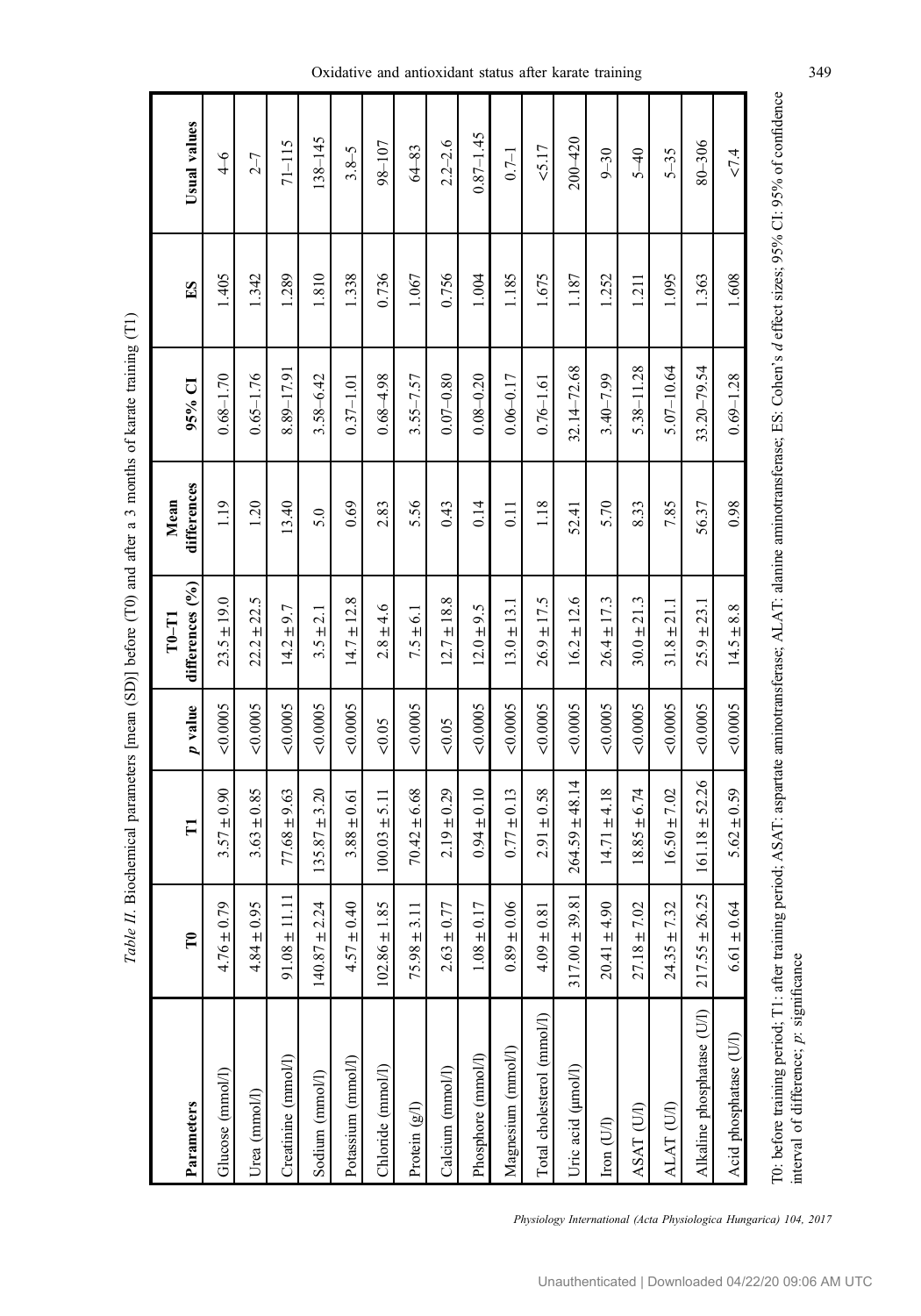<span id="page-6-0"></span>

Physiology International (Acta Physiologica Hungarica) 104, 2017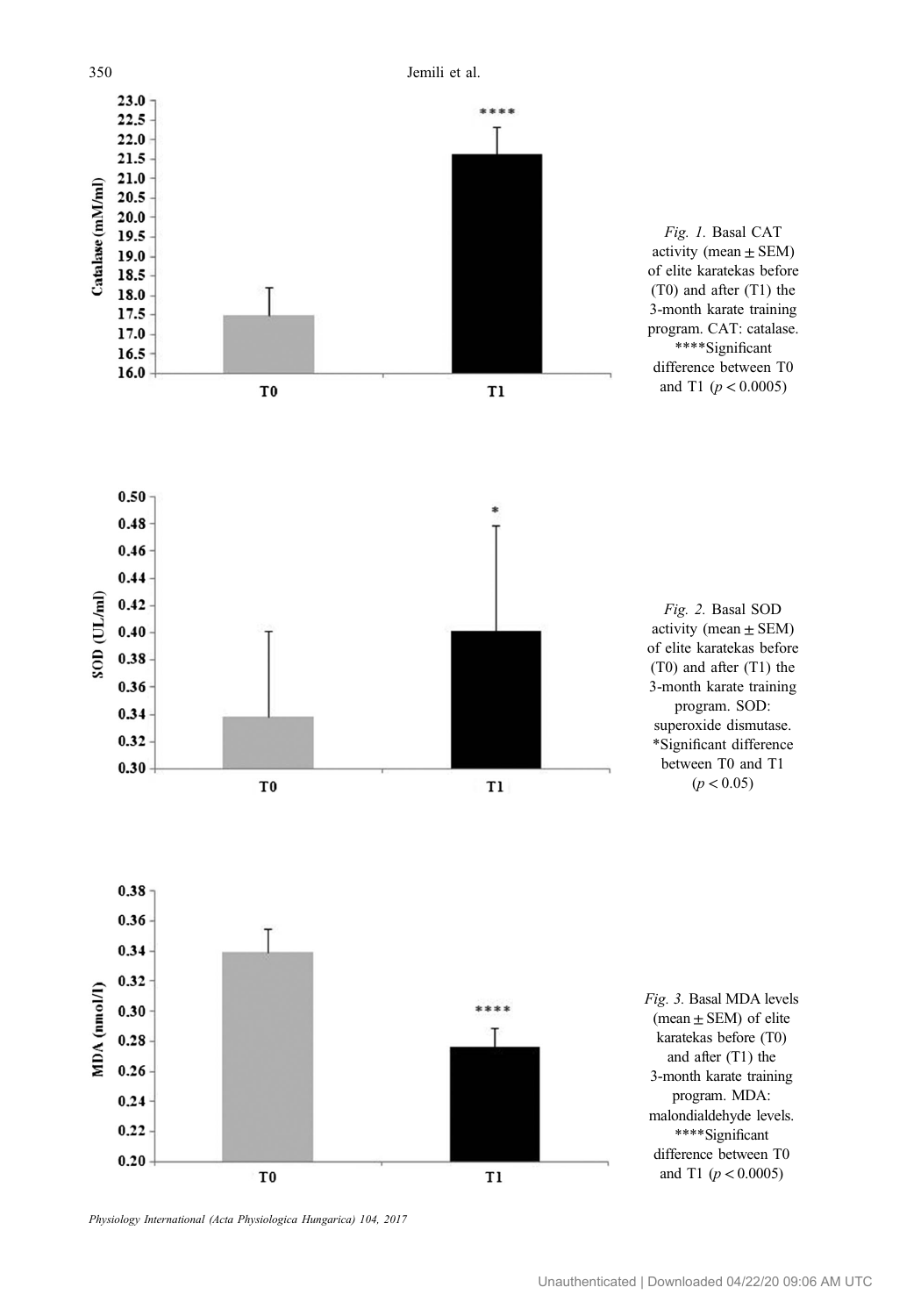to improve antioxidant defense mechanisms, providing additional protection during times of acute physical stress [\(39](#page-10-0)). Accordingly, antioxidant status improvements may suggest positive effects of the specific training program in elite karatekas.

This study also showed that the basal MDA levels of our athletes significantly decreased after the training period. These findings are in agreement with previous observations among other populations (i.e., namely on sedentary male smokers) after a 12-week training program [\(26](#page-9-0)), as well as in cyclists who spent 13 days at an altitude of 2,500–3,000 m, and trained at 1,200 m above sea level ([37\)](#page-10-0), and also for soccer players who have realized regular training [\(29](#page-9-0)). In the same line, Miyazaki et al. [\(32](#page-10-0)) found that 12-week endurance intensive training program decreased the basal lipid peroxidation and improved the antioxidant status [i.e., SOD and glutathione peroxidase (GPX) activities] compared with the pretraining among untrained male subjects. According to the authors, the improvement of the antioxidant defense system would result from a reduction of acute aerobic exercise-induced lipid peroxidation, increases in the athletes' resistance and chronic adaptation to subsequent oxidative stress. Elosua et al. [\(19](#page-9-0)) reported an increase in antioxidant enzyme activity [i.e., blood GPX, plasmatic glutathione reductase, and low-density lipoprotein (LDL) resistance to oxidation] and a decrease in oxidative stress markers levels (i.e., oxidized LDL) after 16 weeks of aerobic training, among sedentary healthy young volunteers. Given these improvements, the authors suggested that the antioxidant activity increase may result from endogenous antioxidant production related to the repeated increases of free radicals acting as inductors of gene transcription after each aerobic training session ([46\)](#page-10-0).

In this study, the improvement of antioxidant status and the decrease of oxidative stress markers suggest that anaerobic exercises (i.e., "explosive" and "high intensity" efforts) used during the karate-specific training program can increase oxidation of macromolecules, potentially leading to tissue damage ([7\)](#page-9-0), whereas chronic training can induce adaptations that attenuate the exercise-induced oxidative stress ([7\)](#page-9-0). In this context, Radak et al. ([41\)](#page-10-0) reported that the stimulatory effect of anaerobic exercise on reactive oxygen and nitrogen species (RONS) generation appears to be an important phenomenon of the exercise-induced adaptation process. Thereby, the increased antioxidant enzyme activity in response to training is apparently due to the system's need to generate antioxidants to facilitate protection against RONS. Bloomer and Goldfarb [\(7](#page-9-0)) affirmed that the decrease in RONS markers may also be due to repeated and prolonged exposure to high RONS generation, resulting in alterations in the production of these RONS. According to these authors [\(42](#page-10-0)), such adaptation exists to attenuate the typical rise in protein, lipid, DNA, and glutathione oxidation following a single bout of exercise, which appears to be valuable for both aerobic and anaerobic exercises. In view of the above considerations, the present results could also suggest that the training load used in this program was efficient to induce improvement in antioxidant status and the decrease of oxidative stress biomarker levels among karate athletes ([16\)](#page-9-0). Furthermore, other factors could be related to these findings, such as physical fitness level and/or training experience ([16\)](#page-9-0) of our elite karate athletes.

Concerning the markers of renal (i.e., creatinine, protein, uric acid, urea, sodium, potassium, calcium, phosphor, and chloride), hepatic [i.e., alanine aminotransferase (ALAT), aspartate aminotransferase (ASAT), alkaline phosphatase, and acid phosphatase], and metabolic functions (i.e., glucose, magnesium, iron, and total cholesterol), we found a significant decrease in these parameters after training, without reaching clinical significances. In the same manner, Miura et al. ([31\)](#page-10-0) found no significant changes in hepatic enzymes levels, such as ASAT and ALAT, after a 6-month training program among judo athletes. However,

Physiology International (Acta Physiologica Hungarica) 104, 2017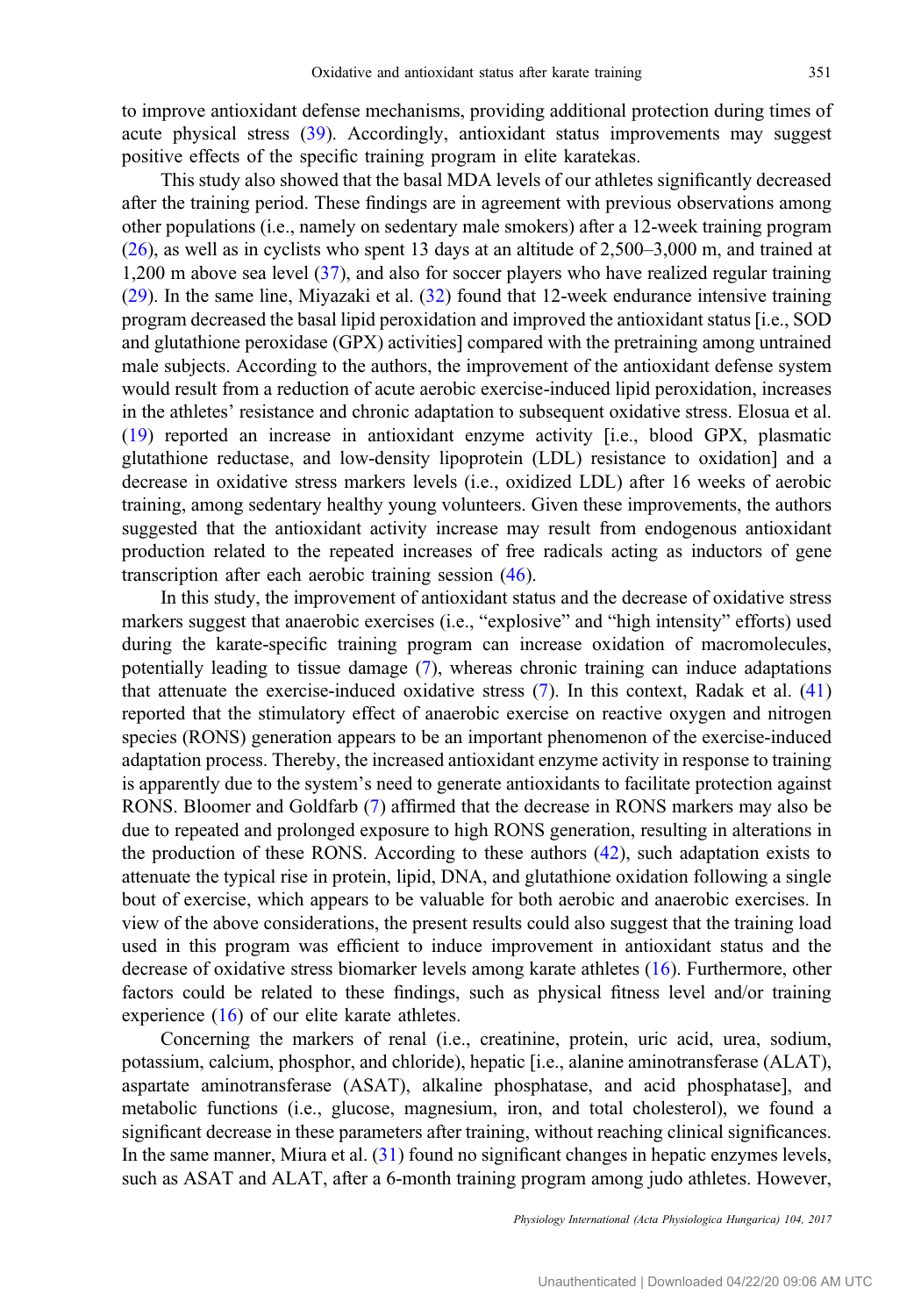<span id="page-8-0"></span>other studies found that these hepatic function markers can significantly increase following a single intensive training session or an acute physical exercise (2, 3, 5, [13](#page-9-0), [27](#page-9-0), [31](#page-10-0)). Similarly, we observed a significant decrease of the urea and uric acid plasma levels after the training program. These changes may be an indication of decreased protein catabolism [\(14](#page-9-0)).

Our blood analyses are of interest. First, they gave an initial appreciation of the renal, hepatic, and metabolic functions of our athletes; second, they permit to assess training adaptations, and/or status of undertraining, or overtraining syndrome following 3 months of intensive karate training [\(45](#page-10-0)).

The present findings include some limitations. It would be interesting to measure the responses of the hormonal, cytokine, and biomarkers of muscular damage (e.g., creatine kinase, myoglobin, lactate dehydrogenase, and C-reactive protein) before and following the karate intensive training program to establish the relationships between biomarkers of fatigue and the immune system. The lack of a control group is another limitation of this study. In fact, the comparison of the results with those of a control group (i.e., sedentary subjects) could well highlight the effect of the karate-specific training program on biochemical, oxidative, and antioxidant statuses, among karate elite athletes. However, in practice, it is difficult to find a control group composed of elite athletes who accept not to train for such a long period. In addition, dietary intakes of our athletes may influence our data. Nevertheless, our athletes follow the same dietary intakes, because they live and train in a training national center. Dietary intakes should influence the selected parameters in the same manner. In conclusion, the intensive-specific training program significantly improved the prooxidant–antioxidant status balance among karate elite athletes. The increase in SOD and CAT values, associated with the reduction of the biochemical responses and MDA activity, highlights the effectiveness of this training program among karate elite athletes. Our data give additional information about the evolution of the prooxidant–antioxidant status in elite athletes preparing for a serious competition. Furthermore, these findings could inspire coaches to prepare adapted training for karate athletes.

# Acknowledgements

The authors would like to express their sincere gratitude to all the participants for their maximal effort and cooperation. They alone are responsible for the content and writing of the paper.

# Conflict of interest

The authors report no conflict of interest.

#### **REFERENCES**

- 1. Aebi H: Catalase in vitro. Methods Enzymol. 105, 121–126 (1984)
- 2. Andreato LV, Franzói de Moraes SM, Esteves JVDC, Pereira RRA, Gomes TLM, Andreato TV, Franchini E: Physiological responses and rate of perceived exertion in Brazilian jiu-jitsu athletes. Kinesiology (Zagreb) 44, 173–181 (2012)
- 3. Andreato LV, Julio UF, Panissa VL, Esteves JV, Hardt F, de Moraes SM, de Souza CO, Franchini E: Brazilian jiu-jitsu simulated competition part I: Metabolic, hormonal, cellular damage, and heart rate responses. J. Strength Cond. Res. 29(9), 2538–2549 (2015)
- 4. Balakrishnan SD, Anuradha CV: Exercise, depletion of antioxidants and antioxidant manipulation. Cell Biochem. Funct. 16, 269–275 (1998)
- 5. Barbas I, Fatouros IG, Douroudos II, Chatzinikolaou A, Michailidis Y, Draganidis D, Jamurtas AZ, Nikolaidis MG, Parotsidis C, Theodorou AA, Katrabasas I, Margonis K, Papassotiriou I, Taxildaris K: Physiological and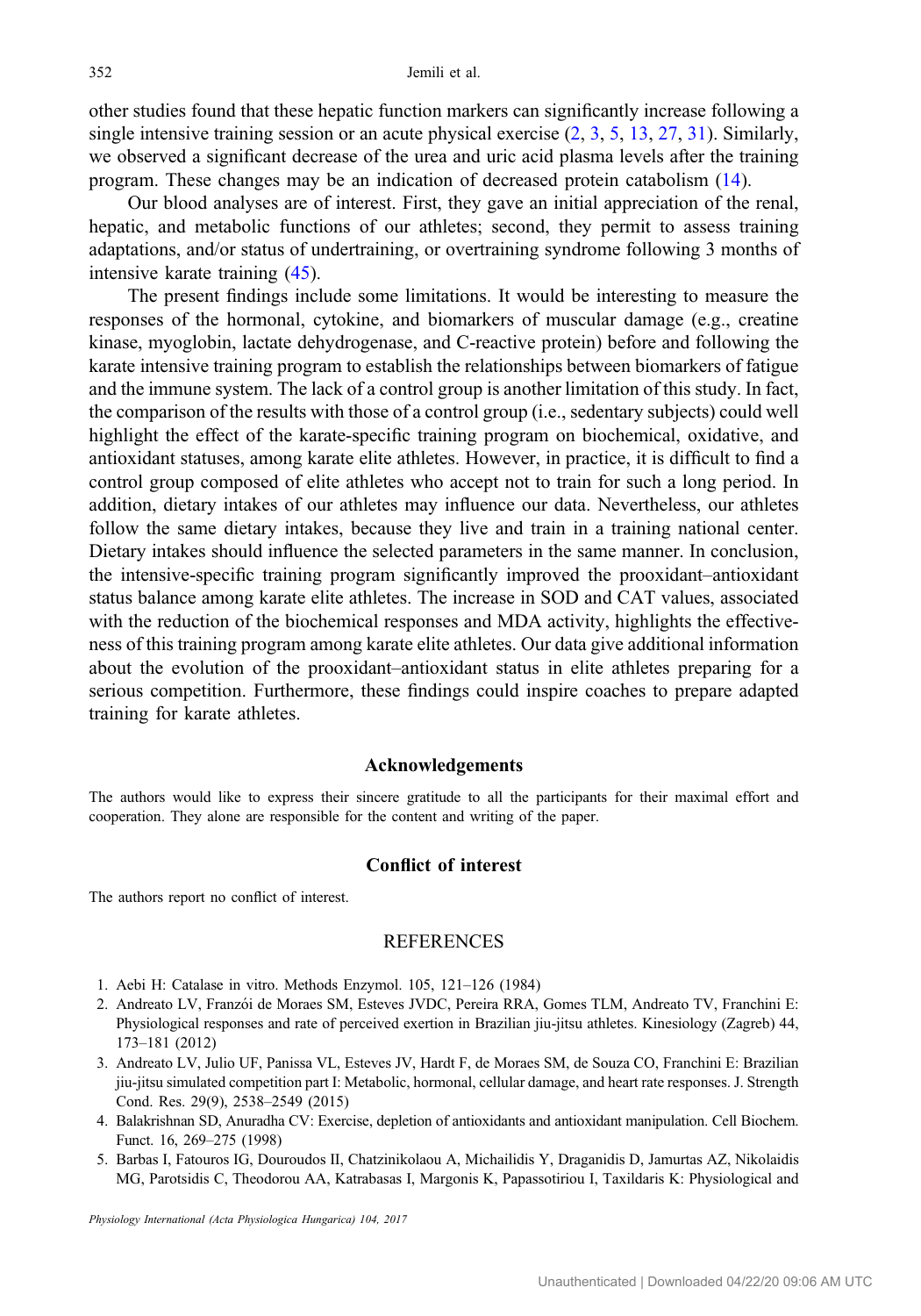<span id="page-9-0"></span>performance adaptations of elite Greco-Roman wrestlers during a one-day tournament. Eur. J. Appl. Physiol. 111, 1421–1436 (2011)

- 6. Beneke R, Beyer T, Jachner C, Erasmus J, Hutler M: Energetics of karate kumite. Eur. J. Appl. Physiol. 92, 518–523 (2004)
- 7. Bloomer RJ, Goldfarb AH: Anaerobic exercise and oxidative stress: A review. Can. J. Appl. Physiol. 29(3), 245–263 (2004)
- 8. Bu B, Haijun H, Yong L, Chaohui Z, Xiaoyuan Y, Singh MF: Effects of martial arts on health status: A systematic review. J. Evid. Based Med. 3(4), 205–219 (2010)
- 9. Chaabane H, Mkaouer B, Franchini E, Souissi N, Selmi MA, Nagra Y, Chamari K: Physiological responses and performance analysis difference between official and simulated karate combat conditions. Asian J. Sports Med. 5(1), 21–29 (2014)
- 10. Chamari K, Padulo J: 'Aerobic' and 'Anaerobic' terms used in exercise physiology: A critical terminology reflection. Sports Med. Open 1, 9 (2015)
- 11. Cohen J (1988): Statistical power analysis for the behavioral science (2nd ed.). Lawrence Erlbaum Associates, Hillsdale, NJ
- 12. Cordeiro EM, Gomes ALM, Guimarães M, da Silva SG, Dantas EHM: Hematological and biochemical alterations originating from the combat training in of Olympic kung fu athletes. Fitness Perform. J. 6, 255–261 (2007)
- 13. Coswig VS, Neves AHS, Del Vecchio FB: Biochemical, hormonal and hematological responses to Brazilian jiu-jitsu matches. J. Braz. Sci. Mov. 21, 19–30 (2013)
- 14. Degoutte F, Jouanel P, Filaire E: Energy demands during a judo match and recovery. Br. J. Sports Med. 37, 245–249 (2003)
- 15. Djordjevic D, Cubrilo D, Macura M, Barudzic N, Djuric D, Jakovljevic V: The influence of training status on oxidative stress in young male handball players. Mol. Cell. Biochem. 351, 251–259 (2011)
- 16. Dopsaj V, Martinovic J, Dopsaj M, Kasum G, Kotur-Stevuljevic J, Koropanovski N: Hematological, oxidative stress, and immune status profiling in elite combat sport athletes. J. Strength Cond. Res. 27, 3506–3514 (2013)
- 17. Doria C, Veicsteinas A, Limonta E, Maggioni MA, Aschieri P, Eusebi F, Fano G, Pietrangelo T: Energetics of karate (kata and kumite techniques) in top-level athletes. Eur. J. Appl. Physiol. 107, 603–610 (2009)
- 18. Draper HH, Hadley M: Malondialdehyde determination as index of lipid peroxidation. Methods Enzymol. 186, 421–431 (1990)
- 19. Elosua R, Molina L, Fito M, Arquer A, Sanchez-Quesada JL, Covas MI, Ordonez-Llanosc J, Marrugat J: ˜ Response of oxidative stress biomarkers to a 16-week aerobic physical activity program, and to acute physical activity, in healthy young men and women. Atherosclerosis 167, 327–334 (2003)
- 20. Gomez-Cabrera MC, Domenech E, Vina J: Moderate exercise is an antioxidant: Upregulation of antioxidant genes by training. Free Radic. Biol. Med. 44, 126–131 (2008)
- 21. Hammouda O, Chtourou H, Aloui A, Mejri MA, Chahed H, Miled A, Chamari K, Chaouachi A, Souissi N: Does Ramadan fasting affect the diurnal variations in metabolic responses and total antioxidant capacity during exercise in young soccer players? Sport Sci. Health 10(2), 97–104 (2014)
- 22. Hammouda O, Chtourou H, Chahed H, Ferchichi S, Kallel C, Miled A, Chamari K, Souissi N: Diurnal variation of plasma homocysteine, total antioxidant status and biological markers of muscle injury during repeated sprint: Effects on performance and muscle fatigue – A pilot study. Chronobiol. Int. 28, 958–967 (2011)
- 23. Jemili H, Mejri MA, Sioud R, Bouhlel E, Amri M: Changes in muscle activity during karate guiaku-zuki-punch and kiza-mawashi-guiri-kick after specific training in elite athletes. Sci. Sports 32(2), 73–81 (2017)
- 24. Ji LL: Exercise-induced modulation of antioxidant defense. Ann. N. Y. Acad. Sci. 959, 82–92 (2002)
- 25. Kinnear PR, Gray CD (1995): SPSS for Windows made simple. Lawrence Erlbaum Associates, Hove
- 26. Koubaa A, Triki M, Trabelsi H, Baati H, Sahnoun Z, Hakim A: The effect of a 12-week moderate intensity interval training program on the antioxidant defense capability and lipid profile in men smoking cigarettes or hookah: A cohort study. Sci. World J. 2015, 639369 (2015)
- 27. Kraemer WJ, Fry AC, Rubin MR, Triplett-Mcbride T, Gordon SE, Perry KL, Lynch JM, Volek JS, Meuffels DE, Newton RU, Fleck SJ: Physiological and performance responses to tournament wrestling. Med. Sci. Sports Exerc. 33, 1367–1378 (2001)
- 28. Martinovic J, Dopsaj V, Dopsaj M, Kotur-Stevuljevic J, Vujovic A, Stefanovic A, Nesic G: Long-term effects of oxidative stress in volleyball players. Int. J. Sports Med. 30, 851–856 (2009)
- 29. Metin G, Gumustas MK, Uslu E, Belce A, Kayserilioglu A: Effect of regular training on plasma thiols, malondialdehyde and carnitine concentrations in young soccer players. Chin. J. Physiol. 46, 35–39 (2003)